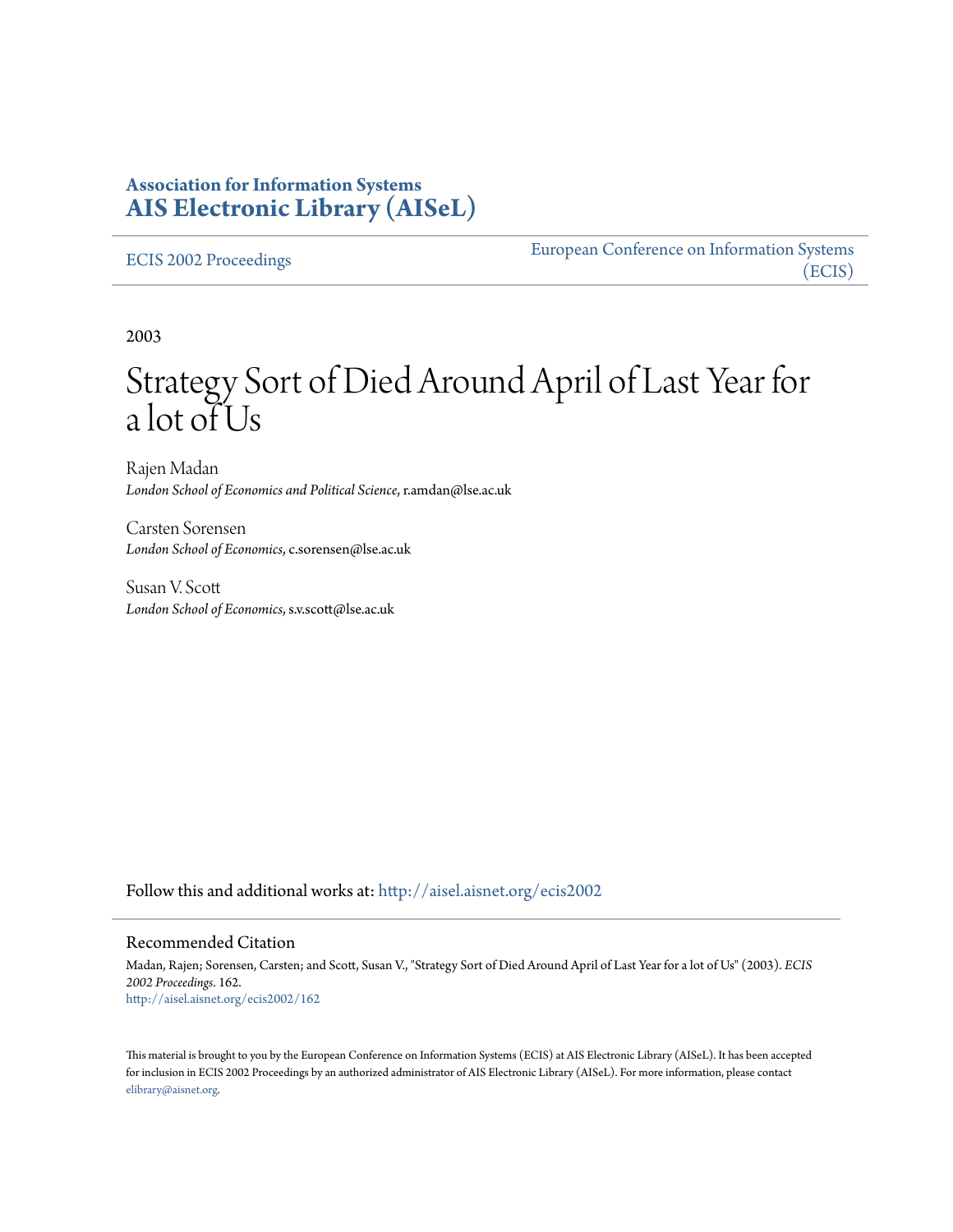## **Strategy Sort Of Died Around April Last Year For A Lot Of Us**

CIO perceptions on ICT Value and Strategy in the UK Financial Sector

### **Rajen Madan**

Department of Information Systems London School of Economics and Political Science Houghton Street, London WC2A 2AE, United Kingdom Phone: +44 (0) 20 7955 6102, Fax: +44 (0) 20 7955 7385 r.madan@ lse.ac.uk

#### **Carsten Sørensen**

Department of Information Systems London School of Economics and Political Science Houghton Street, London WC2A 2AE, United Kingdom Phone: +44 (0) 20 7955 6102, Fax: +44 (0) 20 7955 7385 c.sorensen@lse.ac.uk

#### **Susan V. Scott**

Department of Information Systems London School of Economics and Political Science Houghton Street, London WC2A 2AE, United Kingdom Phone: +44 (0) 20 7955 6102, Fax: +44 (0) 20 7955 7385 s.v.scott@lse.ac.uk http://mobility.is.lse.ac.uk/ http://is.lse.ac.uk/MovingMarkets/

#### **Abstract**

*The role of the Chief Information Officer (CIO) is one of facilitating executive decisions regarding the innovation, provision and use of state-of-the-art Information and Communication Technologies (ICT). The aim of this paper is to investigate CIO perceptions of strategy and ICT investment through qualitative interviews with CIOs from leading UK financial sector organisations. We were keen to find out how these executives strategise while coping with the increasing ubiquity and complexity of ICT on one hand and hyper business pressures on the other. As the title suggests, we found that recent changes in the market conditions, as well as in the trust bestowed technology as an agent for radical change, have had serious consequences for the perceptions of risk, strategy and ICT investment. CIOs expressed the dot-com boom to bust transition in terms of a shift from a higher-risk, top-down technology led strategy centred on killer applications towards a lower-risk, bottom-up, organic approach to strategy with the purpose of providing open, user driven enabling infrastructures for competitive advantage. We also note the implications of these trends for the value assessment activity and the enhanced value skill base which information age professionals would increasingly need.*

## **1. Introduction**

Information and Communication Technologies (ICT) are now vital to many aspects of human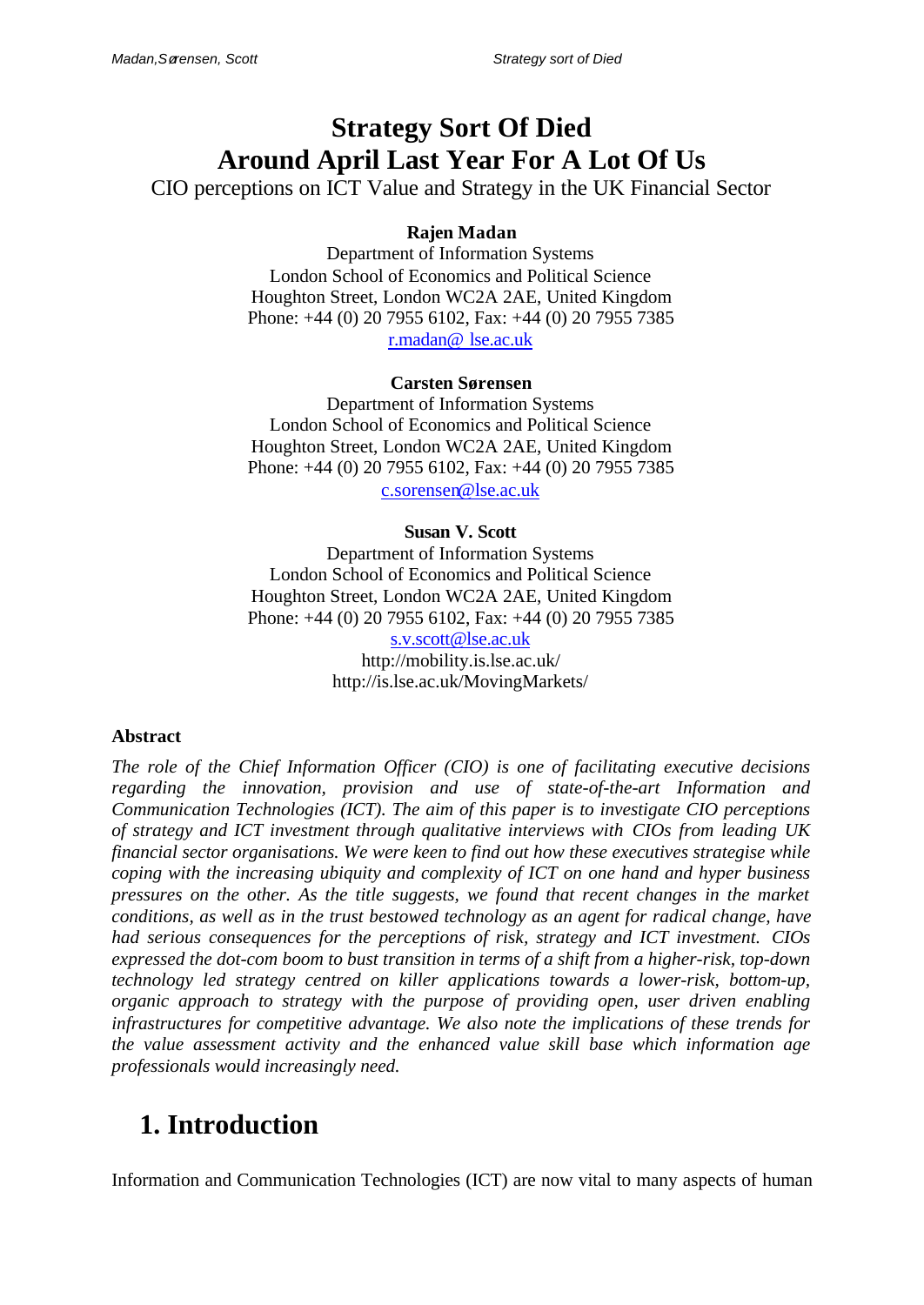interaction, for the exchange of goods, services, information, ideas, competence and contacts in our global society (Dahlbom, 1996; Castells, 2000b). Indeed the role of ICT in contemporary organisations has been actively debated through the last decade. One of the key debates has been: whether or not ICT can provide 'strategic advantage' (Benjamin et al., 1984; Ciborra, 2002). This aspect has been explored through numerous studies focussing on ICT value, its assessment and articulation, and has yielded paradoxes. Over the last few years this debate has taken some interesting and unexpected turns influenced largely by rapid technological and business developments, such as the wide diffusion of Internet technologies in the early 1990s, the emergence of mobile phones, e-commerce services, and in particular the few explosive years generally known as the "dot-com" era. In the shimmering realm of this Internet era there was no finer gold than the 'killer app'. There were many analyses, which advocated investments in ICT for leveraging competitive advantage, creating new markets and opportunities for brand new industries. There was also a wide-spread emphasis on "first-mover advantage" which resulted in vastly inflated share prices and explosion in the number of Initial Public Offerings (IPO's). The "dot-com" era took no prisoners – it declared all old companies without an e-strategy dead and praised a new 'e' world order. Then the bubble burst and there were as many failures as the number of dot 'cons'. However the new economy did not end with the bust, it left many survivors, and now of course business continues almost as usual.

The world of ICT use is messy, complex and an ever changing combine of people, technology, ideas, organisational structures and processes. Moreover, contemporary political, economic and social conditions have heightened the demands placed upon organizations to formulate strategies designed to manage uncertainty. In highly competitive industries, it is crucial to understand the nature and speed of ICT-enabled change to exploit opportunities for innovation and manage potential threats. As if sensing this need, recently many academics and practitioners have called for broader and deeper interdisciplinary conceptualisations of ICT (Orlikowski and Iacono, 2001; Mathiassen and Sørensen, 2002).

Situated amidst this 'runaway' world of ICT, our research focuses on the CIOs of very large organisations within the UK's highly developed Financial Sector (DTI, 2002), for their perceptions on ICT Strategy. We were particularly keen to find out: *How do CIOs strategise while coping with the ever-increasing ubiquity and complexity of ICT on one hand and hyper-business pressures on the other?* We accomplished this through a theoretical analysis and discussion of semi-structured interviews with 10 such executives. A rigorous selection procedure identified organisations, typically FTSE 500, with a turnover of more than 500 million pounds and with ICT spends of more than 1 million pounds.

Although quantitative, economic analyses focusing on the value of ICT can provide useful input to decision-making; this data necessarily reflects a limited calculative rationality that cannot encompass contextual business issues at work within corporations. This is particularly so in the profoundly uncertain environment in which financial services is currently operating. Hence we attempted to capture perceptions using a qualitative approach, which revealed several interesting findings. It demonstrated, as the title states, that economic and technological uncertainty has re-defined the role of strategising within organisations to such an extent that one of the respondents expressed it as the "death of strategy". It revealed the extent to which strategising is perceived as an essential activity, and a dramatic change in its horizon from long-term to short term. Moreover the value of ICT was perceived as a low-risk yet flexible 'enabling' platform established in alignment with business units in order to ensure better organisational performance. ICT was deemphasized from ICT Strategy, and infrastructure issues assume significance yet again. Our study also clearly demonstrates that perceptions of the strategic value of ICT investment are highly contextual.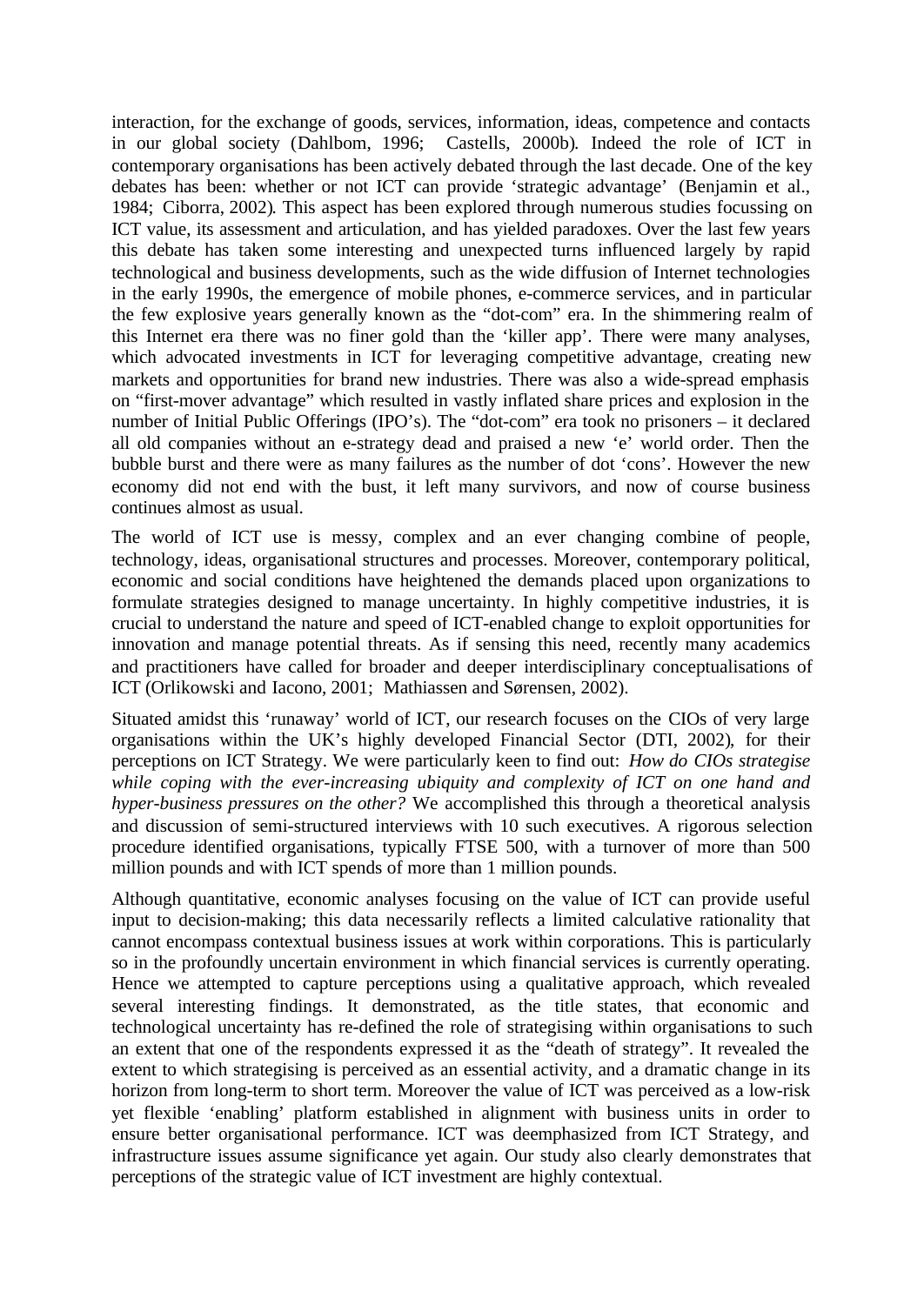The following section situates our work within related research and outlines essential concepts for the subsequent analysis. Section 3 presents the research methodology. Section 4 describes the main results, which are subsequently discussed and contextualised in Section 5.

## **2. Related Research**

Strategy has been a very well debated concept of our times, fuelled partly by the belief in analysis as a precursor for success. Peter Drucker (1993) defines strategy as an organisations theory of business which embodies its set of assumptions, its objectives, its desired results and its customers thereby allowing the firm to be purposefully opportunistic.

In this quest for competitive advantage the strategic value of ICT for a firm has been actively debated through the years. This aspect has been widely theorised, albeit mostly from an 'IS effectiveness' or an 'IT evaluation' perspective driven by businesses needs to measure and justify the performance or productivity related benefits of ICT to either individual users or management (Seddon et al., 2002). There have been conflicting views on whether ICT provide direct value to a firm. This is amply demonstrated by the debate on the 'productivity paradox', i.e., no apparent direct productivity effects of ICT investment, which flourishes at either end of the spectrum. For instance, while Strassman (1997) found little correlation between ICT expenditure and corporate profitability, Brynjolfsson and Hitt (1993) argue that the '*shortfall of evidence is not evidence of shortfall*'. However, most scholars tend to agree that parameters linked to evaluation such as: mismeasurement, time lags, redistribution and mismanagement help in explaining this paradox. From a qualitative perspective, it also seems likely that the nature of the relationship between IT professionals and business user groups may significantly affect the degree to which ICT adds value to an organisation. Several researchers have put forward the concept of 'psychological ownership' to describe the relationship between the two while suggesting that IT and user ownership are important factors contributing to the perceived value from ICT (Remenyi et al., 1998; Avital and Vandenbosch, 1999).

A successful ICT strategy should harness the ICT resources for optimum value based on key driving principles (Venkatraman, 1997; Willcocks and Lester, 1999). Venkatraman (1997) uses the term 'value center' as an organising concept to differentiate the management approaches needed to realise these sources of value, characterised as per the two analytical dimensions; purpose and risk propensity (See Figure 1). The analytical distinctions between a) the risk propensity of minimising risk versus maximising opportunity, and between b) the pursuit of operational efficiency as opposed to business capability, yields four characterisations of the ICT function in terms of value centres. These are the cost, service, profit, and investment centres respectively. The cost centre reflects an operational focus that minimises risks with a predominant focus on operational efficiency. The service centre, while still minimising risk, aims to create an ICT enabled business capability to support current strategies. The investment centre implies a longer-term focus and aims to create new ICTbased business capabilities. Finally, the profit centre is designed to deliver ICT services to the external marketplace to realise incremental revenue. Venkatraman (1997) argues that deriving optimum value from each value centre requires a *distinctive approach to managing the IT resources*, and importantly requires a *distinctive evaluation regime*. Thus the corporation should seek to balance the four sources of value, although it is understood that the relative emphasis on these values could change over time.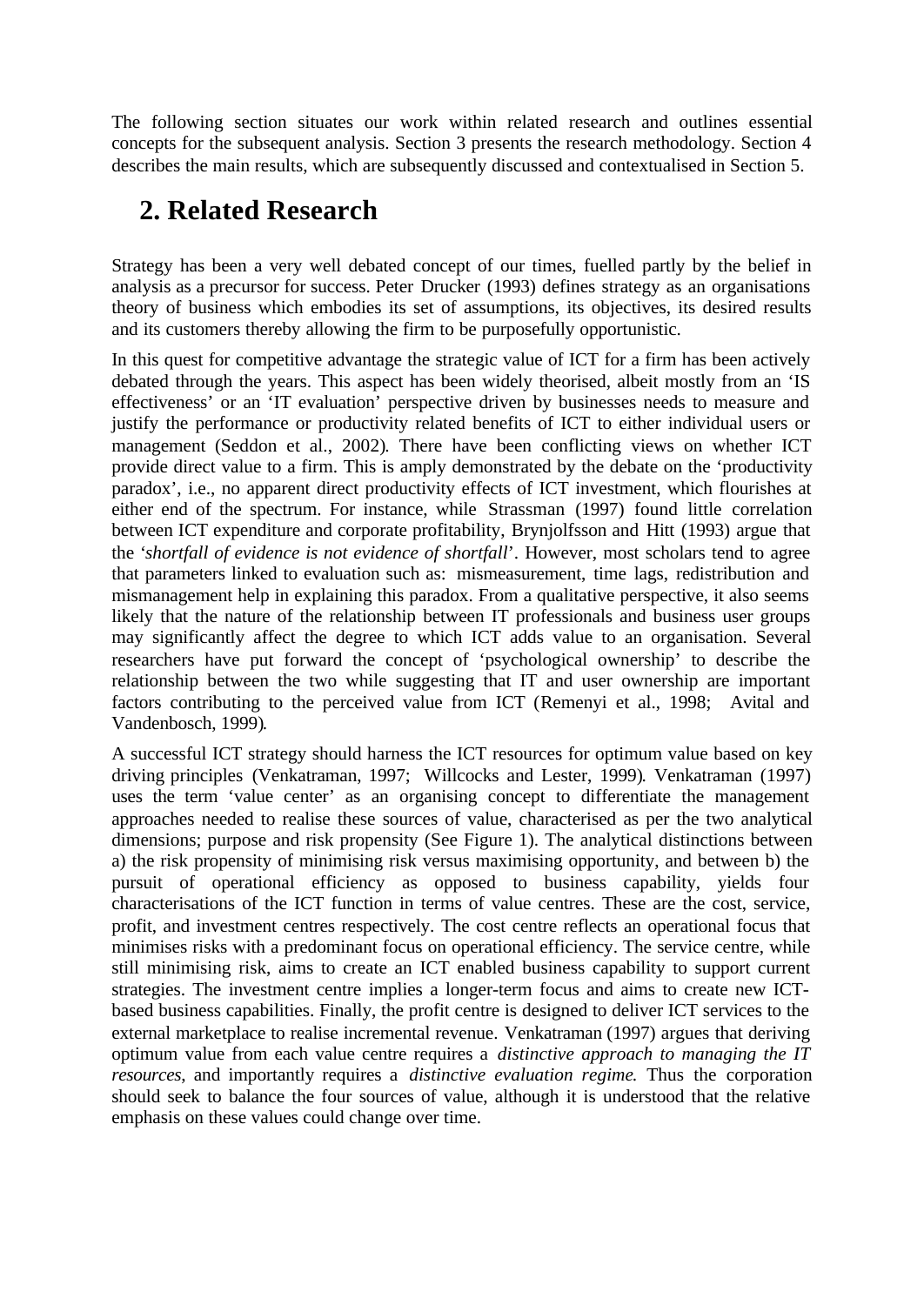

*Fig 1: Venkatraman's (1997) framework characterising the kinds of IT Value conceivable for Firms*

While there exist many debates on strategy however it still remains bedded in confusion within firms, perhaps owing to confusions on what strategy actually is, the existence of a sheer profusion of approaches, methods and assumptions and finally the battle between analysis versus intuition. In this era of constant and unpredictable change we touch upon temporality and the approach to strategising within firms in particular here.

Strategy has strong temporal implications. While Mintzberg (1987) relates strategy to a firm's past pattern of organizational actions, its current position, and plan for the future, others, like Porter (1991) conceptualize strategy more dynamically as a flow or stream of organizational actions. Although temporality is a construct or variable that is fundamental to a variety of theories of organizational change and strategic planning, in virtually all these models time is assumed to be unproblematic, independent, 'out there' and 'unilinear' (Kavanagh and Araujo, 1995). Hidding (2001) surveys contemporary strategy literature based on a "control theory" view of strategy (Cyert, 1988). He reviews well known IT Strategy 'methods'(frameworks, concepts, models, theories) and classifies them as dynamic or static accordingly, if the inherent strategy logic incorporates 'speed of change' and/or 'competitive interaction characteristics' in explaining how a firm can obtain a competitive advantage 'sustainable' for a certain period of time. Hidding (2001) explains how the Sustainability Analysis method addresses these concerns through the identification of key ecologies and adopting a product view of advantage for the firm. The three ecologies (long cycle, standard cycle and short cycle) embody the firm and its actors, and thus entail important differences in strategies and timelines for the firms to focus on while evolving strategic ICT applications and core IS capabilities.

With regard to the approach to formulating strategies within firms, the broader management literature often unveils the debate between the 'top-down' and 'bottom-up' approaches. For instance, while Ansoff (Ansoff, 1994) who first postulated strategic management described it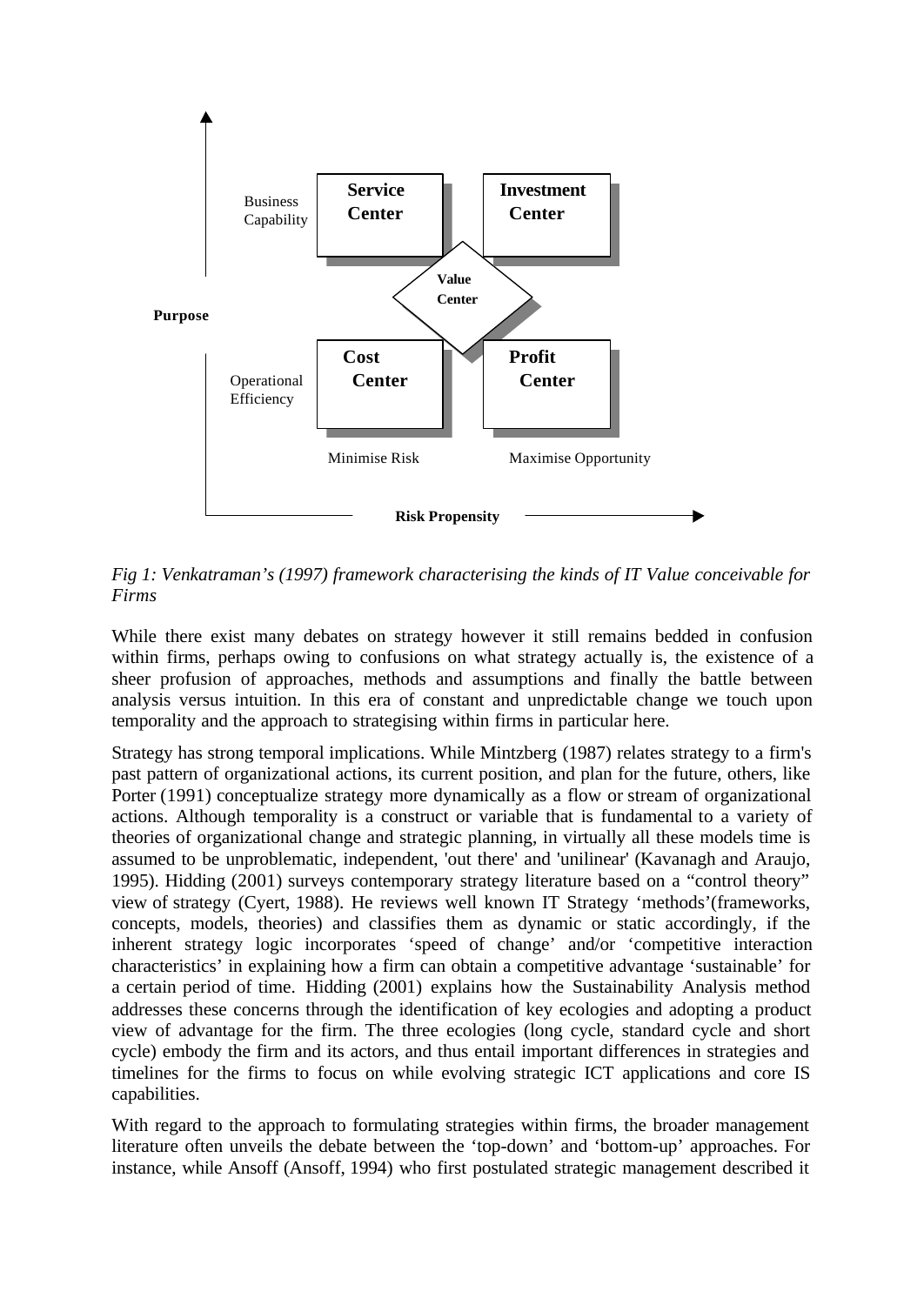initially as:

*"a comprehensive procedure which starts with a strategic diagnosis and guides a firm through a series of planned steps which culminate in new products, markets and technologies…"*

Ciborra (2002) rejects this top-down perspective and instead argues that in order to escape from the paradox true strategic advantage must be based on capabilities that are imperfectly imitable, and that (p.31):

*"To avoid easy imitation, the quest for a strategic application must be based on such intangible, and even opaque, areas as organizational culture"*

This in turn requires an organic bottom-up approach strategy method which focuses on actors engaged in situated "bricolage", and where developing a strategic information system is:

*"…much closer to prototyping and the deployment of end-user ingenuity than has so far been appreciated: most strategic applications have emerged out of plain hacking. The capacity to integrate unique ideas and practical design solutions at the end-user level turns out to be more important than the adoption of structured approaches."*

Galliers & Newell (2002) attempt to bridge this divide by proposing a more inclusive framework for IS strategising. They stress a dual approach, which can be employed by firms as part of their information infrastructure strategy (socio-technical connotation). An *Exploration* approach (more bottom-up) which is inherently dynamic, open and emergent for example in promoting communities of practice and an *Exploitation* approach (more topdown) which represents the deliberate and codified dimension of using ICT in the form of rules and procedures.

## **3. Research Approach**

Our choice of the UK Financial Services sector as the focal point for this study was based on this sector's dependency on ICT in mediating key business practices as well as the high standing of the City of London. The UK Financial Services sector is one of the world's leading employing around 1 million people and with a net overseas earning in 2000 or around 5% of the UK Gross Domestic Product (DTI, 2002). The City of London, New York and Tokyo are the world's three leading financial centres and London is the largest centre for many of the international financial markets. It was recently estimated that the UK's expenditure on ICT amounted to at least £45 billion ( $\epsilon$ 71 billion), and it is not uncommon for financial services organizations to devote more than 20% of their budget to ICT investment and operations (Willcocks and Lester, 1999). Moreover, recent years have seen significant changes on the landscape, for example the rise of Internet-based services, eBanking, eCRM, eProcess Integration (Straight Through Processing), consolidation, outsourcing and the emergence of new enterprises.

As the main research enquiry in this paper was concerned with Chief Information Officer (CIO) perceptions on ICT Strategy, the core of our research approach was comprised of a series of semi-structured qualitative interviews with CIOs (Patton, 1990). On the basis of a preliminary literature review, a set of interview questions was developed. These formed the basis for a series of feedback sessions with a steering group from the IS Strategy, Operations, and Business Development functions at SoftCo — a leading global software company employing several thousand systems developers, primarily developing mainframe-based enterprise systems. Continuous sparring with steering group members throughout the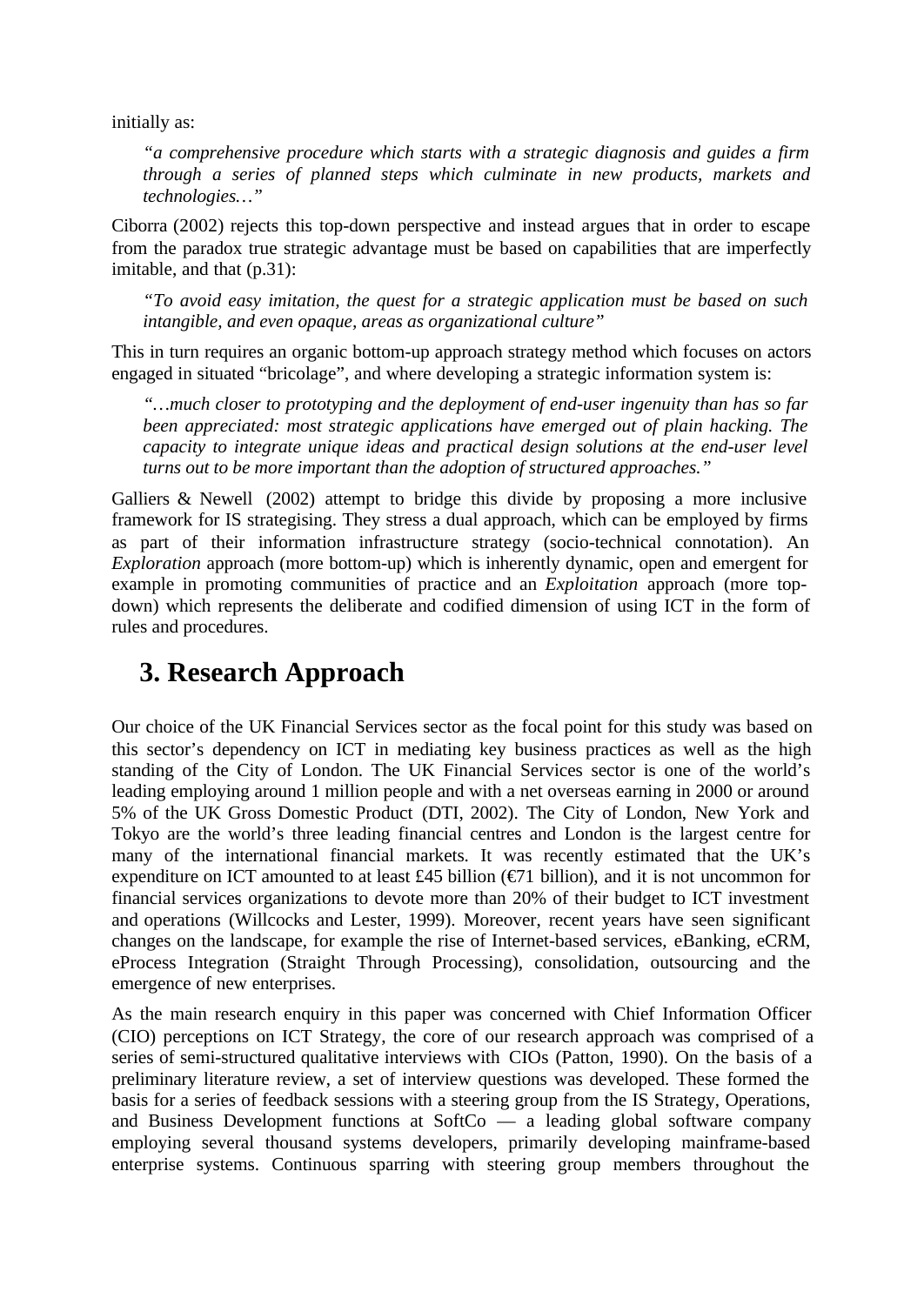planning, design, data-collection and analysis activities of the study provided us with deep domain knowledge, helped refine our approach, and ensured the relevance of the research questions posed. The fieldwork design was directed at experienced Heads of ICT (we will in this paper refer to this role as CIO) within end-user financial services organisations. We, furthermore, included a number of independent ICT practitioners in order to serve as a further reference group for the study. These and the SoftCo experts were interviewed or participated in meetings discussing the research design and sample.

The identification and selection of interviewees was conducted in a systematic and rigorous fashion. We carefully selected a pool of 150 organisations to begin with and then narrowed down to 40 organisations, which had average annual turnovers of around £500 million ( $\epsilon$ 790 million) and with reported ICT expenditures typically more than £1 million ( $\in$ 1,6 million). The companies had more than 250 staff and a well-established ICT function. The CIO for each of these organisations was contacted by a letter requesting an interview. This first part of the selection process resulted in a sample of 30. CIOs tend to be extremely busy people, for whom unsolicited research interviews with fixed date and time can be quite difficult to organise and perhaps even justify. We, therefore, did expect a low response rate for the interview requests. Much to our surprise, the response rate was more than 50%, which was encouraging and suggested that the scope of enquiry of this research was perceived to be very relevant. Interviews and discussions were conducted with 10 respondents across 10 organisations, June to August' 2002. Table 1 lists the respondents. All interviews except one (a telephone interview) were conducted face to face, and the interview time varied from 45 minutes to 1 hour and 45 minutes. The interviews were transcribed and subjected to content analysis where precepts of intentional analysis were applied to the transcripts (Sanders, 1982). All organisations and individuals remain anonymous in the reporting of the results. Table 2 provides a summary analysis of responses from CIOs and representatives from the industry steering group. In the following sections, we present and discuss the basic themes investigated by means of an iterative dialogue between the responses received, and their implications in light of the broad literature on the research themes. While the validity of intentional analysis defies quantification, excerpts from the transcribed interviews have been freely included to help readers judge for them selves the validity of analysis.

## **4. Images Of Strategising**

The interview data provides us with a considerable insight as to how CIOs strategise regarding ICT, and we have summarised the main findings in Table 2. The following section will draw out some of the most interesting results in terms of the role of strategy, conceptualisation of ICT, and perceptions on managing ICT value.

## **4.1 ICT Strategising is de-emphasising ICT**

One of the dominant perceptions was that technology itself had a relatively secondary role to play in the process of ICT strategising as compared to the role played by the user perspectives and business mandates. Given that we sought the opinions of executives responsible for technology in organisations that use technology extensively, we initially expected that the views expressed in this regard would be centred mainly on the opportunities and challenges associated with technologies while charting the organisations journey forward, however this was surprisingly not the case. As stated by CIO A , Z and G:

*"We have an IS Strategy, which doesn't talk of technology, but talks about our mandate,*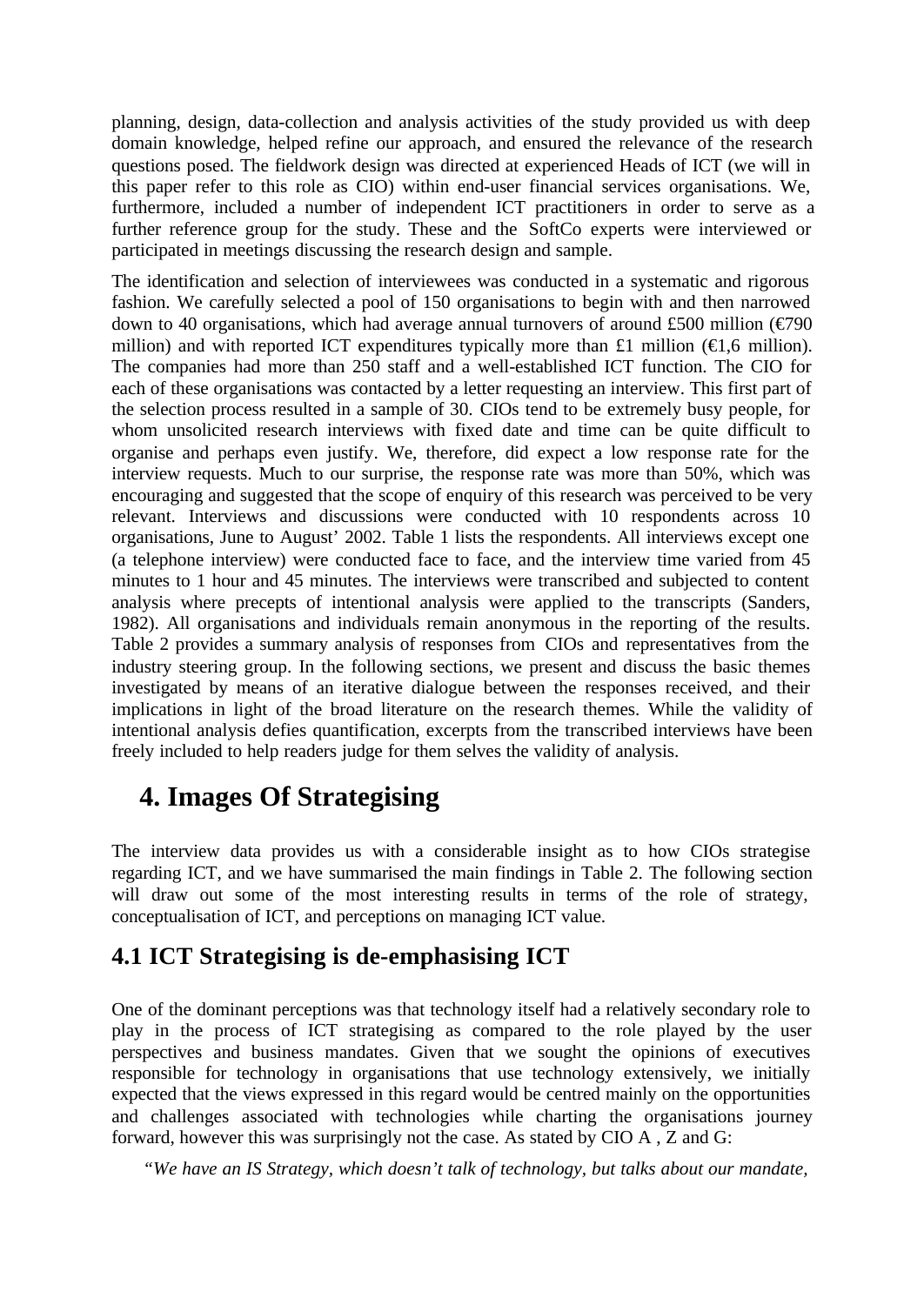*business drivers and the areas of initiatives."*(CIO A)

*"In most cases technology is never the issue…its how does it influence the business which is important."* (CIO Z)

*"Whenever IT tends to front run the business, they usually get it wrong. Often technologists don't seem to be able to ask the right questions"* (CIO G)

The dot-com bust has brought the ICT function much closer to discussions on business development. CIOs seem to avoid making strategic decisions on their own, based mainly on technological opportunities. They see themselves as an integral part of the business with a focus on relationships and co-ownership. The business front is seen as the driver for ICT investment, and not the other way around. This is possibly a reaction to the techno-hype of the dot-com era. As argued by CIO G:

*"Technology relationship has changed in the last two years. We were transformers. We were off on our own. We were the chosen few. We were in great shape as long we had a Web Front end. Post-dot-com we became business partners again. And people said welcome coming back to our level. The partnerships are good now."*

### **4.2 Conceptualisations of ICT**

When we asked CIOs how they would describe their ICT, we found two common patterns emerging from the descriptions across a majority of firms. Firstly, the notion of ICT as a 'horizontal', 'generic' infrastructure, which contained the hardware and software elements, related to ICT use. This was seen as supporting standard corporate functions such as administration, human resource management, data collection, and risk analysis. Secondly the notion of ICT as deeply interwoven with business processes, emphasising the highly complex customised mesh of user groups and technological properties. These points are illustrated for instance by CIO E, who said:

*"I would say that there are the generic systems and services …email, data storage and management, networks which are used extensively directly or indirectly by everyone in the organisation…beyond that you get into systems specific to user lines…systems that target our marketing and customer facing areas. The systems across each line are quite different…in some cases even within the same line but across different geographies are quite different."*

However, in both these descriptions we observe a marked shift from the traditionally dominant technological properties based perspective that focused on managing the development of specific, dedicated strategic applications to a more holistic use based perspective of ICT. This reflects, amongst others, the shifts in ICT challenges over the past decades, from emphasising the development of bespoke systems towards the use of technology (Dahlbom, 1996). We can view the change as a shift in the nature of ICT development from a bespoke process, to a commodification of products and services (Quintas, 1994; Sørensen and Cornford, Forthcoming). These interconnected products and services are now being related to business processes and together constitute enterprise infrastructures (Hanseth, 2000).

This suggests that information age professionals increasingly need to develop another set of skills in addition to the technical one. These 'value skills' as they are called, are needed to support professionals in connecting with customers and internal stakeholders (Denning and Dunham, 2001). Indeed it was interesting to note how this was manifested across the respondents surveyed. Contrary to what could be expected, the CIO's themselves came from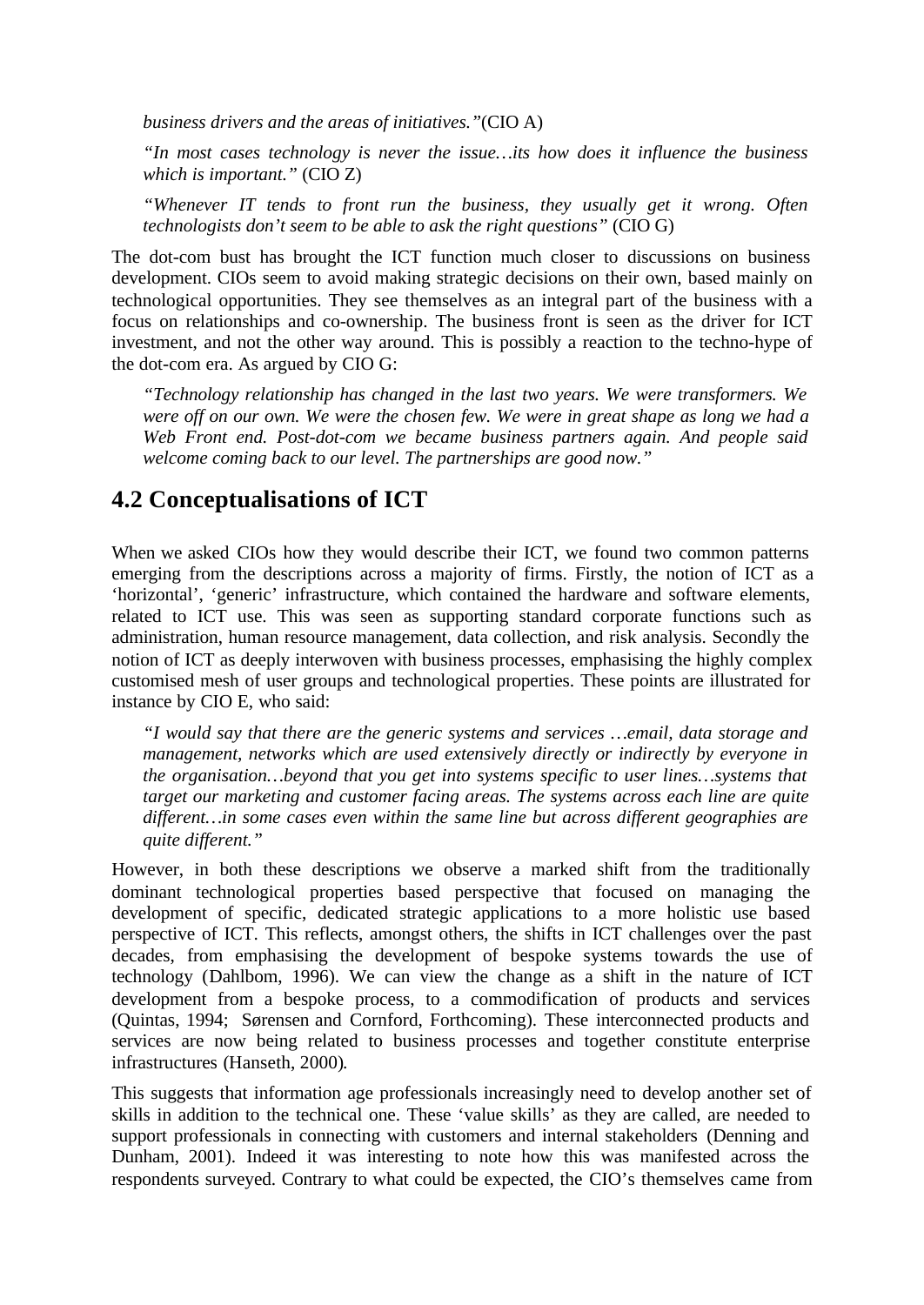very diverse and multidisciplinary backgrounds spanning Biochemistry, Finance, Economics and Technology.

### **4.3 Rise of the Infrastructure**

While the predominantly expressed notion of technology as an infrastructure supporting business processes might seem to imply that ICT is not considered core to the business, but rather as an added support. However, the interviewees clearly express that the real value of ICT is in providing a robust enabling platform, a central core around which users changing information and infrastructural needs can be actively supported. And while managing ICT for this value is crucial, at the same time it is quite difficult. As CIO E reflected:

*Infrastructure is both a commonality and a facilitator. Makes sense to manage it very well and at low costs. There's a hidden value in getting it right, if you don't, its competitive disadvantage. It's an intrinsic part of an organisation now. Things like Web, Email and Connectivity. It's taken for granted, and very difficult to justify.*

The emphasis on open and flexible corporate infrastructures is perhaps sign-of-the-times. The rapidly moving financial sector must provide open and flexible infrastructures supporting improvisation. There is a need for the support of flexible working. This implies that embedding business procedures into technological arrangements as often done earlier in the quest for the 'killer applications', can create barriers for future flexible change. Latour (1991) argues that "technology is the social made durable". In fact when we conceive of technology as an enabling infrastructure we implicitly acknowledge that technology has limits and that it can lead to unintended consequences. In this respect, the provision of for example video conference technology, as reported by CIO A, did not stipulate behaviour, only provided opportunities. The company's Finance department suggested introducing video conferencing across 11 of its 30 offices worldwide with the objective of reducing travel costs by a quarter. However, the implementation of video conferencing technology realised only very trivial travel cost savings. This is possibly due to the fact that people still wanted to travel and that the technology was not empowered to mandate that people change their behaviour and travel less. One of the implications of ICT when expressed as infrastructures is that users expect simplicity, ubiquity of complex services, and yet take them for granted. CIO G argued:

*"…at its heart technology has a lot of moving parts and trying to quantify and analyse the overall impacts is very tough. Especially for people who don't understand why it's so complicated. For them its dial tone... desktop dial tone and there's no difference between accessing your systems or picking up the phone."*

We observed that respondents perceived the firm's ICT infrastructure capability as crucial for its sustained competitive advantage. Indeed Broadbent et al. (1999) noted that ICT infrastructure expenditures accounted for over 58 percent of the organization's ICT budget, and were growing at 11 percent annually. An adaptive IS infrastructure enables flexibility, supports mass customization and quicker time to market, particularly important for firms in hyper competitive industries and for those with multiple business units or geographically dispersed operations.

### **4.4 Strategy is Dead: First or Second Mover Advantage?**

There was as if a common message to the general question on how CIOs perceived the role of ICT strategy in their organisations. Possibly summarised best by the following comment by CIO G, who might be alluding to the dot-com bust: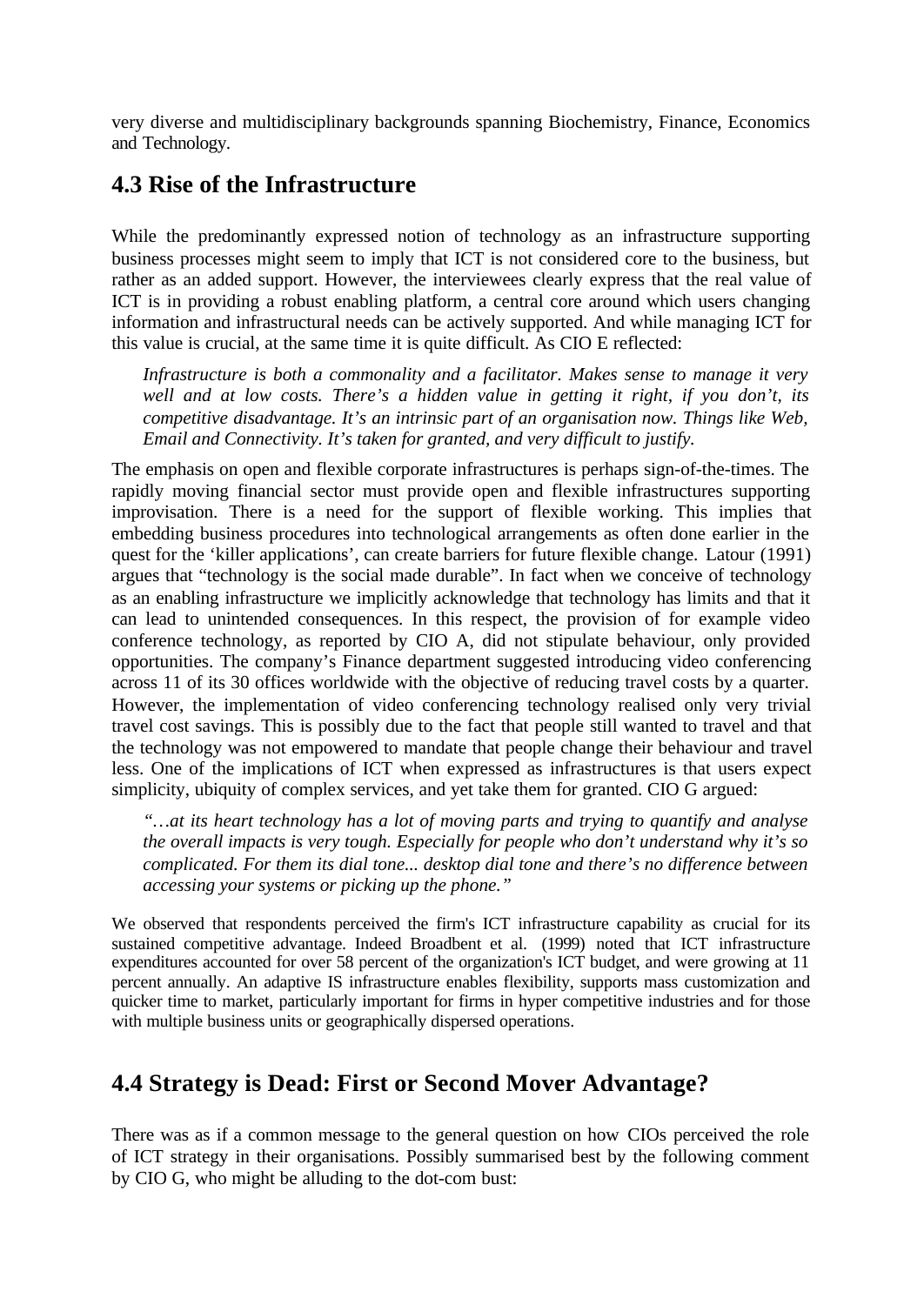*"Strategy is not a very strategic term now. Strategy sort of died around April last year for a lot of us, it's more of cost reductions."*

In an era of constant and unpredictable change, the practical usefulness of strategy is being increasingly and loudly questioned. The traditional view that strategy is concerned with making 'planned' predictions based on 'effective analyses' seems to have evaporated. Moreover the immense belief in the strategic value of ICT led business investments has diminished and the resultant time frame for ICT investment payback has been greatly reduced. As argued by CIO D:

*"That's the ideal world* [that strategy is long-term]*. In the real world it's a different story. In Financial Services, business changes very quickly. If you think of a 5 year strategy at our front office, they'll probably laugh. It's no more than 3 months!"*

With a dramatically shortened outlook and with shorter and shorter technology life cycles, organisations may be finding themselves in increasingly difficult situations coupled with pressures to innovate fast, but incrementally. This has strong implications on the whole issue of first versus second mover advantage. As argued by CIO E:

*"We are reasonably conservative and content with regards to our approach to technology. What we believe is we can watch the trends and see how they develop. We don't have a screaming need to be*  $I^{\text{st}}$ *, if we can be a close*  $2^{\text{nd}}$  *or*  $3^{\text{rd}}$  *on things that matter to us - that's perfect. […] This is because most of the hype around technology in the last decade hasn't delivered. We are therefore not looking at 'acts of faith' which you might say you are under pressure to do, since a lot of the competition is doing it. However our approach is let's see if that delivery occurs and if it does then to be in a position to replicate it fast enough."*

This quote is in strong contrast to the views expressed by many academics in the middle of the dot-com boom. Whereas the dot-com book dictated that first mover advantage (often associated with higher-risk acts of faith) was everything, the low-risk innovation strategy is more contextually determined. And though 'holy grail' technologies such as Knowledge Management and Customer Relations Management systems are marketed aggressively by consultancies and service providers, they are not automatic choices even within such large organisations who possess significant spending power. As two of the CIOs said:

*"We are not clear as to how systems fit in between the relationships with our clients?"*

*"Most promises about KM haven't really been delivered? We would like to watch it more clearly."*

### **5. Discussion**

This paper attempted to explore *how do CIOs strategise while coping with the ever increasing ubiquity and complexity of ICT on the one hand and hyper business pressures on the other?* We did not of course get a completely unified message, but there was still a surprising agreement on some key areas across organisations. The study provided one more view into the post dot-com world, where widespread technology led acts of faith have been replaced by careful incremental ICT investment processes.

While at a business level the value of ICT emerges from its ability in enabling business processes to be conducted more reliably, faster, with lower costs, providing information for better decision making, increasing revenues and so forth. However, if we adopt this 'proxyview' of technology (Orlikowski and Iacono, 2001) in explaining perceptions of ICT value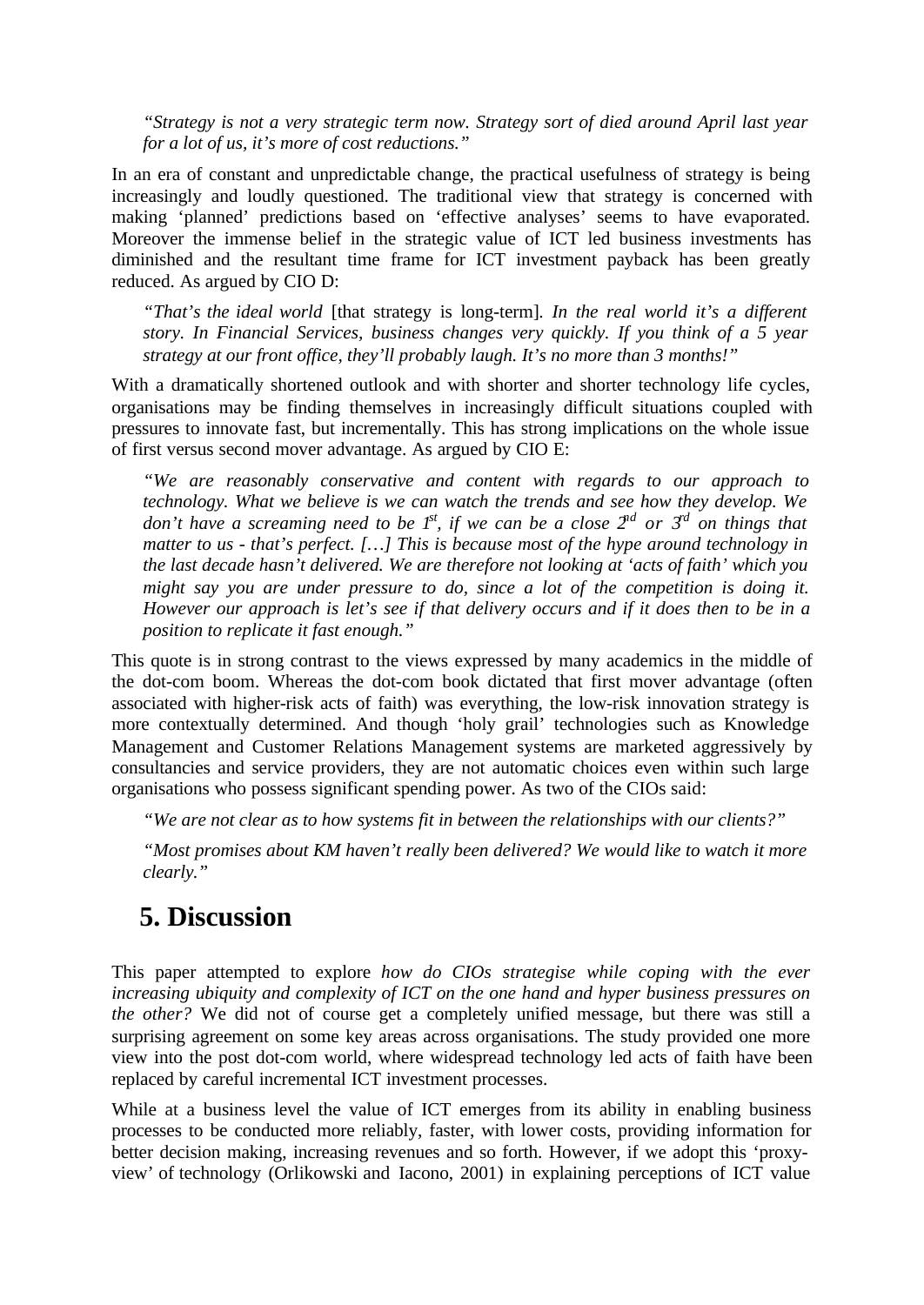while relating it to Venkatraman's (1997) four categories of ICT value centers, we find that respondent perceptions concur with the view of ICT as minimising risk as opposed to maximising business opportunity. The value of ICT was perceived as primarily in optimising operational efficiency, i.e., a cost center, and in incrementally enhancing business capabilities, i.e., as a service centre. There were virtually no views expressed purporting the need for engaging in higher risk ICT investments that maximised opportunities, i.e., the view of the ICT investment as a profit or an investment centre, something perceived traditionally more strategic (Venkatraman, 1997). Although the distinction between the four value centres is analytical, implying that in any organisation a combination of all four centres are present at any time, however in actual situations there are bound to be dominant centres that reflect the strategic image of the organisation.

The simplistic capitalist doctrine implies that markets are built on the assumption of discontinuity and encourage new entrants to produce superior results and deliver value by remorselessly replacing weak performers that consume wealth. This fits well with the notion of IT strategising as a process by which investments in specific 'killer' applications with a clear purpose in sync with the technology vision are made, which allow the organisation to proactively traverse unexplored territory. How can we then make sense of the strategic imagery displayed by CIOs with executive powers to strategise, who seemed to focus on a much less proactive and risky role for ICT investment? Does this imply, as the title states, the death of strategy? What does strategy mean for these organisations and in what form does it exist? What can we learn about the whole issue of ICT strategising from this research?

One of the key lessons to be learnt must be that the whole issue of strategy and strategising is highly contextual and changes with a shift in the surrounding technological paradigm. The top-down notion of strategy implying proactive decision-making based on solid principles and methodologies stipulating strategic action was accentuated by the dot-com era. This was because the dot-com boom was very much informed by the strong belief in the radical power of good technology ideas. So much so that at the height of the boom, entrepreneurs not only set up companies, but also started incubator companies for the explicit purpose of massproducing ideas, which in turn would lead to the mass-production of incubated companies, each with their own strategic idea. Strategy is not dead; it is just assuming new forms under the influence of the prevailing context of a bear market and organisational backlashes caused by too many broken technology promises. Indeed when the future could be expected to follow neat and linear patterns, strategy had a clear place in the order of things. Now that the neatness has been upset, new and broader perspectives on strategy are necessary.

While Feeny and Ives (1997) argue strongly that that only the adoption of radical new business ideas can lead to business value, else we may be overtly focussing too much on operating an existing idea a bit more efficiently. However, the CIOs we interviewed expressed a clear intent for ICT investments to be incremental, user driven and open. Strategising now seems to be a more bottom-up short-term yet continuous organic activity focused on optimising organisational operations closely coordinated with users, and having to do with cultivating infrastructures, paradoxically the ones most difficult to value the strategic importance of (Dahlbom, 2000; Hanseth, 2000). This approach matches Ciborra's (2002) call for strategising based on improvised recombining of organisational capabilities and technological possibilities from a platform of capabilities and possibilities. These maybe the right conditions to deal with the seemingly opposing yet concurrent requirements of low cost, flexibility and competitive advantage. This apparent widespread shift in strategic approach doesn't necessarily imply a widespread conscious rational shift in the thinking of various stakeholders instead supports the viewpoint that markets are inherently irrational and infectious. We found that rather than each community working aggressively towards the most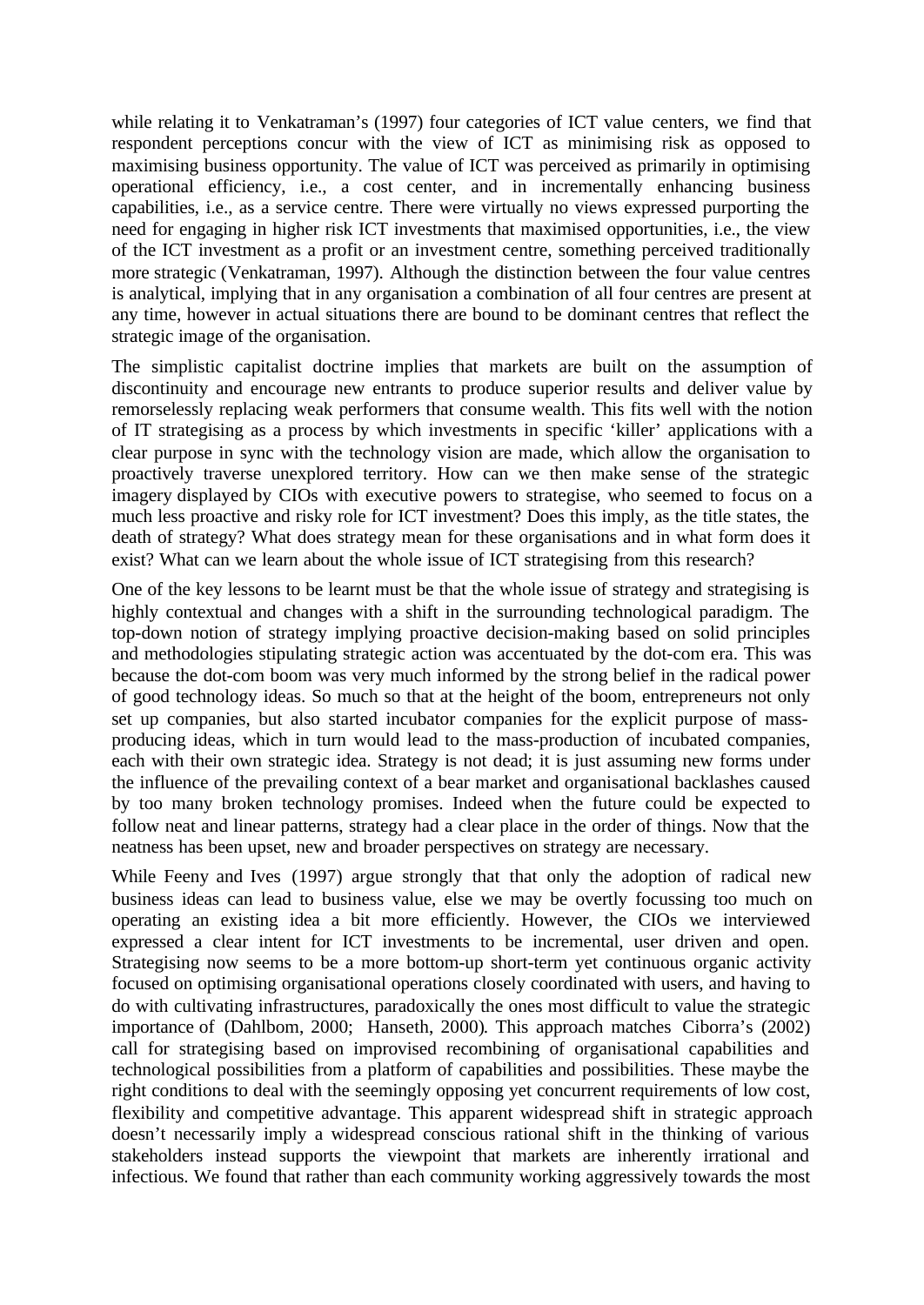efficient outcome, much like Goldratt's (1992), 'Local Optimas', market communities are instead working towards digging themselves niches which happen to be fixated with cost containment and operations now. They are not engaged in pure competition and not interested in guessing what the customers want but rather acting purely in self interest based on close and constant observation of each others and mimicking them as  $2<sup>nd</sup>$  movers. (White, 1981). This attempt to be in harmony with each other probably mitigates the effects of the turbulence which the environment inflicts on them.

Thus we do not suggest at all, that it is only during good times that CIOs should invest for the long term and focus on innovation. There is far too much uncertainty in the 'short term ecology' of Financial Services to do that. In fact if the end goal is to create value, then the quest for innovation needs to proceed in good economies and bad. However while it is important to to take advantage of socio-demographic changes, significant discontinuities or new technologies, but creating successful businesses takes more than the ability to predict the future, and that is the ability to redefine the present. Strategy therefore needs to come closer to reality and move away from the self increasing loop of data and analysis. It needs to be a continuous process- a dialog rather than a monolog. Experimentation, hedging and betting were always there, it is just that now they are focussed on generic safe technologies versus specific risky ones. There is an implicit distinction between the low-risk provision of infrastructures enabling incremental change of existing practices, and high-risk provision of dedicated strategic applications offering the potential for radical change. Perhaps there is realisation, that linking technology and business is a journey and not an event.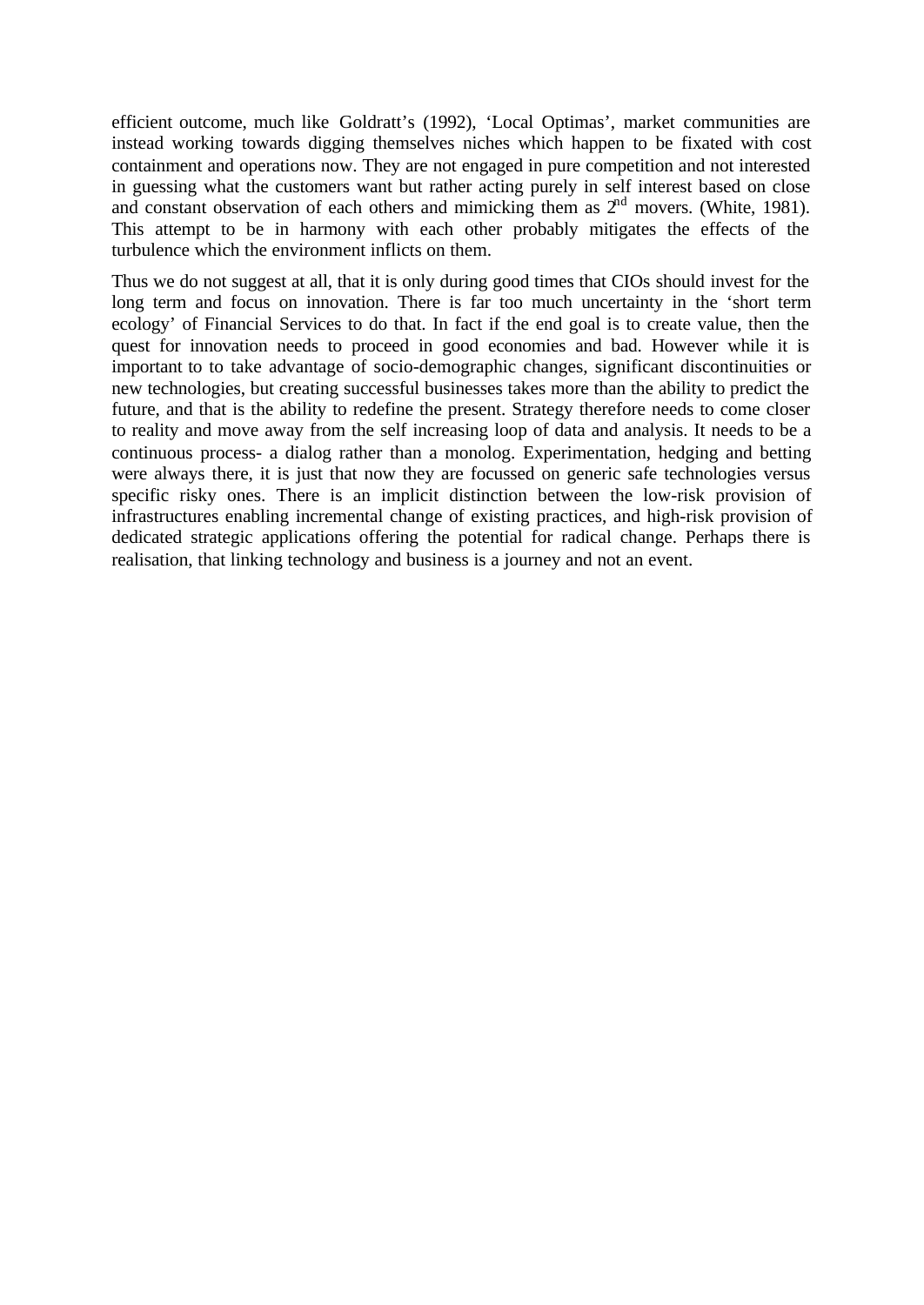|                                  | <b>FIRM INFORMATION</b>                                                                                                                                                                                                                                                                                                                                              | <b>RESPONDENT INFORMATION</b>                                                                                                                       |  |
|----------------------------------|----------------------------------------------------------------------------------------------------------------------------------------------------------------------------------------------------------------------------------------------------------------------------------------------------------------------------------------------------------------------|-----------------------------------------------------------------------------------------------------------------------------------------------------|--|
| Identifie                        | <b>Category/ Main Business Area/ Key Figures</b>                                                                                                                                                                                                                                                                                                                     | <b>Designation/ Background/ Roles</b>                                                                                                               |  |
| A (m)<br>Firm                    | Project Financing for banks, industries and businesses. Support<br>End User privatisation, restructuring and raising capital<br>> 25 Countries, 20 Billion Euros Capital                                                                                                                                                                                             | - IT Director. > 20 yrs Experience<br>BioChemist(Phd), Business Management, Technical<br>-Software Dev/ Quality Mgr/ Project Mgr/Strategic Planning |  |
| B(m)<br><b>End User</b><br>Firm  | Regulatory, Analysis, Coordination with Financial Institutions<br>Stability of Financial Systems- Domestic & International<br>Maintainging Integrity& Value of Currency/ Effectiveness of Fin Sys.                                                                                                                                                                   | -Head-Management Services(UK), > 15 yrs experience<br>Economist<br>Economic Forecasting/ Fin. Mkts/ Security Settlement                             |  |
| C(m)<br><b>End User</b><br>Firm  | Leading Stock Exchange<br>Company Services, Trading Services, Trading Environment &<br>Information Services through >100,000 installed terminals in over 100<br>countries worldwide, Markets Regulation                                                                                                                                                              | -Head IT Operations, > 20 yrs experience<br>-Technical<br>-Software Dev/ Programme Mgmt/ Consulting/ Managing<br><b>Operational Relationships</b>   |  |
| D(m)<br>Firm                     | Corp. & Markets, Real Estate Finance, Wealth Mgmt & Retail Banking<br>End User One of the largest Banks in Europe. With > 50000 employees<br>> 2,000 branch offices and over multiple million customers,                                                                                                                                                             | -Head of Systems, > 20 yrs experience<br>- Technical/ Computing<br>Software Dev/ Project Mgmt/ Pensions& Insurance                                  |  |
| E (m)<br><b>End User</b><br>Firm | Corporate and resource banking, treasury, investment banking,<br>fund management, private banking and trust services<br>amongst the world's largest privately-owned banks, > 30 countries                                                                                                                                                                            | -Group Head of Information Systems, > 20 yrs experience<br>- Technical<br>-Group Director/ Expert Advisor to EC/ Strategy/Implemtn                  |  |
| F(m)<br>Firm                     | One the Worlds Leading Relnsurer, also in Primary Insurance, Asset<br>End User Management and other Financial Services<br>60 Locations Worldwide, > 5000 Employees. (study at UK Life Branch)                                                                                                                                                                        | -Head IT Operations, > 22 yrs experience<br>-IT & Finance(Insurance)<br>- Business Support/ Bus. Planning/ IT                                       |  |
| G (m)<br>Firm                    | One of the worlds largest Asset Management Co's, with £500 Billion<br>End User -funds in mgmt., for prestigious clients. Eg More than 50% of UK FTSE<br>3300 employees across 19 countries                                                                                                                                                                           | - CTO<br><b>Business &amp; Strategy</b><br>- IB/ Technologist/ Group Head E-Technology/Dot Coms                                                     |  |
| X(m)                             | Group Dir. Global Supplier of IT & Communications Support Services, ex Founder & Executive Chairman of CMG,<br>Independeex Deputy Chairman FI Group PLC, Founder President UK & European Computing Services Associations.<br>Practitions > 45 yrs experience pan Europe, USA, UK                                                                                     |                                                                                                                                                     |  |
| Y(f)                             | Director IT Strategic Consultancy, Start up member-Specialist Software Company, ex IS Director large Telecom<br>IndependeCompany, ex IS Manager very large Food Processing Firm. > 26 yrs experience across Strategy, Programme Mgmt,<br>Practition Budgetary Mgmt, Customer Service, Exploiting IT, Process Re-engineering. Phd Mathematics                         |                                                                                                                                                     |  |
| Z(m)<br>Independe                | ex IT Director UK's Largest Retailer(Food) & also non food, worldwide 979 stores, 260,000 employees, across 10 markets.<br>Turnover 23 Billion £. Also into Personal Finance= 2.5 Million Customer Accounts. Set up one of the worlds most<br>Practition advanced On-line Grocery stores. > 35 yrs experience with Managing IT, System Dev etc. Computing Background |                                                                                                                                                     |  |

**Table 1: Respondent Profiles**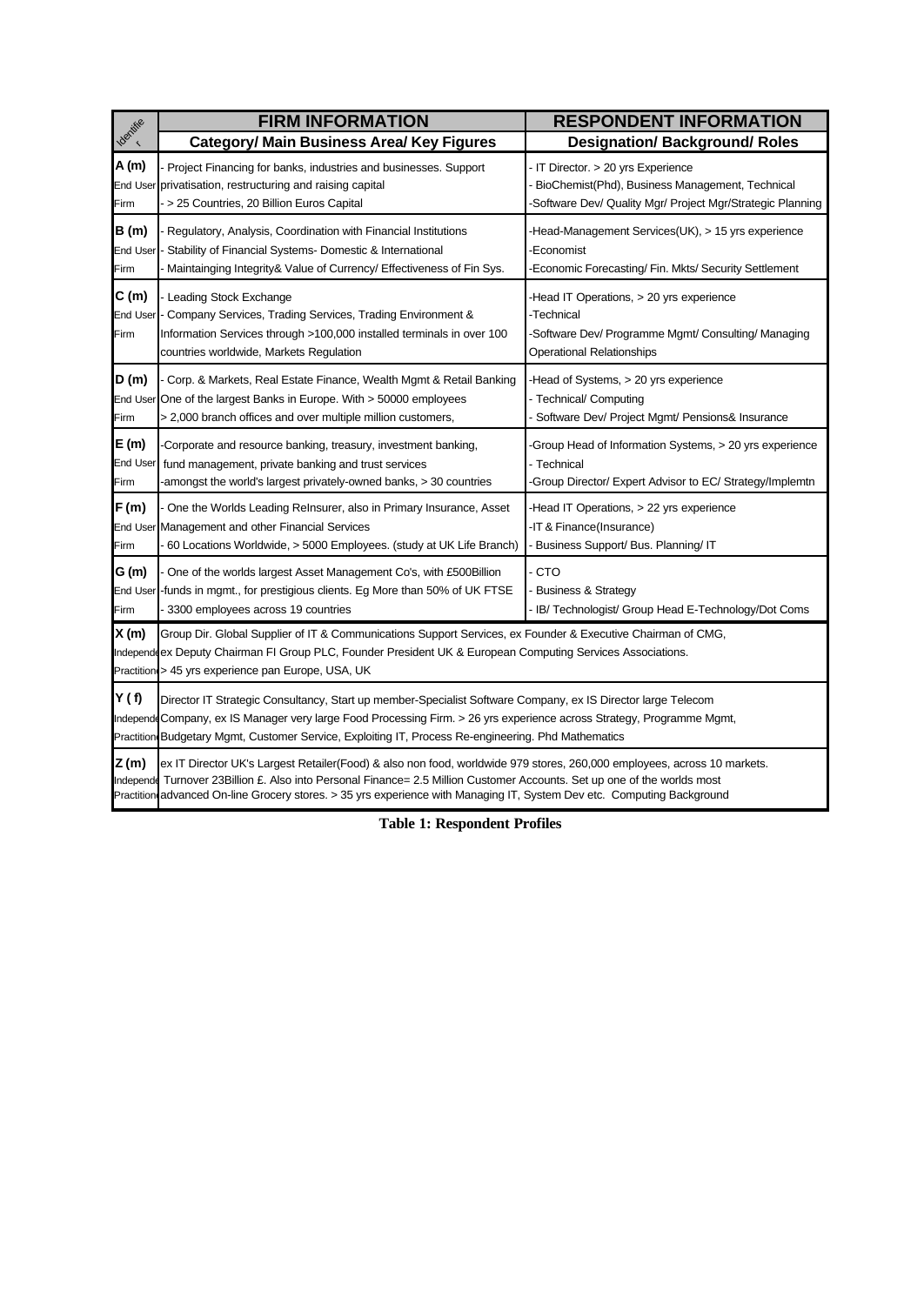| <b>Dentifield</b>                              | <b>Description of ICT</b>                                                                                                                                                                                                                                                                                                                                    | <b>Management Approach to ICT</b>                                                                                                                                                                                                                                                                                                                                                                                                                                                                                   |
|------------------------------------------------|--------------------------------------------------------------------------------------------------------------------------------------------------------------------------------------------------------------------------------------------------------------------------------------------------------------------------------------------------------------|---------------------------------------------------------------------------------------------------------------------------------------------------------------------------------------------------------------------------------------------------------------------------------------------------------------------------------------------------------------------------------------------------------------------------------------------------------------------------------------------------------------------|
|                                                | Diversity of Services/User Roles Supported                                                                                                                                                                                                                                                                                                                   | ICT Value, Strategy, Assessment & Articulation                                                                                                                                                                                                                                                                                                                                                                                                                                                                      |
| A (m) <br>End<br>User<br>Firm                  | Technical eg: Client Server Technologies, MIS, Data<br>Warehousing. Generally in terms of capability of Systems<br>User Roles/ Tasks well defined. However a transition<br>was observed with the maturation of Business.<br>Services mainly Networking, Computational, Adaptive                                                                              | Mainly Cost Center(Operational, reduce Risk)<br>Service Center (supporting business mandate & strategy)<br>Monthly report based on simplified Balanced Scorecard approach<br>Fuzzymix of Financial & People figures. ROI & Business Case<br>argument for new projects at personal level(relationship based)<br>- No continous 'life cycle' evaluation approach. Only at beginning &<br>end but not fed through any process to make value visible.                                                                   |
| B (m)<br>End<br>User<br>Firm                   | Characterised by '4 focii of IT use' across business lines<br>Supporting KW's, Financial mkts, Payment systems,<br>central services & adminstrative supporting functions<br>User Roles/Tasks mainly well defined<br>Services Computational, Adaptive, Networking                                                                                             | Mainly Cost Centre(maintaining & running Critical systems)<br>Service Centre-enabling Bus Change(remodel bus. Processes)<br>Benefits & Judgement focussed. Opportunity Costs & Risk<br>Averseness consideration: Operational, Financial, Reputation<br>Cross sectional team IT, Finance, Business Groups decide for new.<br>- Review of Time, Cost, Benefits for new initiatives at start, quarter<br>& end. No optimisation. For big projects 'Benefits Delivery Mgr'                                              |
| C(m)<br>End<br>User<br>Firm                    | Characterised across business lines: Trading Sys, Info.<br>Distribution Sys, Regulatory News Sys, Mkt Surveillance<br>Downstream & Support systems<br>User Roles/tasks: described in terms of Internal users,<br>operational users & external users for whom reqts change<br>Services mainly Computational, Networking                                       | Cost & Service Center (IT Operations outsourced as a partnership)<br>Managing delivery of services, relationships (SLA's) to support bus.<br>Benefits articulated in financial terms, based on CBA reports<br>everything quantifiable' approach, link transactions to opportunity<br>costs, customer satisfaction etc<br>evaluation predominantly at beginning, though the 'content' of<br>projects in terms of meeting user needs is gauged at the end also.                                                       |
| D (m)<br>End<br>User<br>Firm                   | Description in terms of Architectures: Front, Back &<br>Middle office & the applications lying within each layer.<br>user roles described in terms of Product groups<br>Services mainly computational, Networking                                                                                                                                            | Cost & Service Center( Providing stable platforms upon which<br>Applications supporting business be 'bolted' (IT Insourced here)<br>supporting businesses can be 'bolted' on.<br>- Articulate value in terms of KPI(key performance indicators)<br>which have been agreed with different User Depts. Through SLA's<br>CBA approach supplemented with Project Assessment methods<br>Evaluation done regularly, ongoing basis by capturing process<br>parameters(eg customer call handling data) matching it to KPI's |
| E (m)<br>End<br>User<br>Firm                   | as Business service sys. & Infrastructure service sys,<br>which are generic & interact with all business lines:<br>treasury banking, investment banking<br>Services mainly networking, adaptive, computational                                                                                                                                               | Cost, Service & Investment Center (Delivery & operation of services,<br>understanding requirements, managing risk, provide comp. Adv.<br>simple CBA approach(costs & revenue focussed), also looking<br>at opportunity costs, technical & operational risks<br>- new projects look at proof of concept (testing)<br>review of projects done to see implementation against time, cost<br>& benefits but not all components evaluated.                                                                                |
| F(m)<br>End<br>User<br>Firm                    | characterised as according to different group businesses<br>also whether systems are third party or developed in-house,<br>client server architecture & technical description also<br>Services mainly computational, networking                                                                                                                              | Cost Center(It's a backoffice function/infrastructure)<br>-earlier based on CBA, now monthly reporting in terms of<br>depicting ' control'<br>- New projects consider opportunity costs & act of faith type-qualitat.                                                                                                                                                                                                                                                                                               |
| G (m)<br>End<br>User<br>Firm                   | - in terms of 'vertical business lines' such as client facing<br>division, investing platforms, operational platform, and<br>at the bottom is 'horizontal common services'<br>user roles/tasks: described as users of executiveware,<br>customerware, trading related & operational. Tasks to do<br>with managing relationships & changing requirements also | Cost, Investment & Service Center (provide world class tech.<br>service ideas to the businesses to enable profit maximisation.)<br>- Technology Portfolio method, well defined and reviewed at<br>regular intervals.<br>each portfolio governed by separate set of qualitative rules<br>cross functional team evaluate business cases.<br>- tendency to take average & compare with Benchmarks for<br>evaluation                                                                                                    |
| X, Y<br>z<br>ndepend<br><sup>2</sup> ractition | ΝA<br>Note: Summary for respondents X, Y have been<br>excluded to avoid redundancy as they<br>were quite similar to Z                                                                                                                                                                                                                                        | Cost, Service & Investment Center (Operations, Opportunities)<br>- 'Factory' approach to operational elements, otherwise a Returns<br>based approach which is tied in with Finance dept.<br>For new Proj. often 'capture' & present what customers are saying                                                                                                                                                                                                                                                       |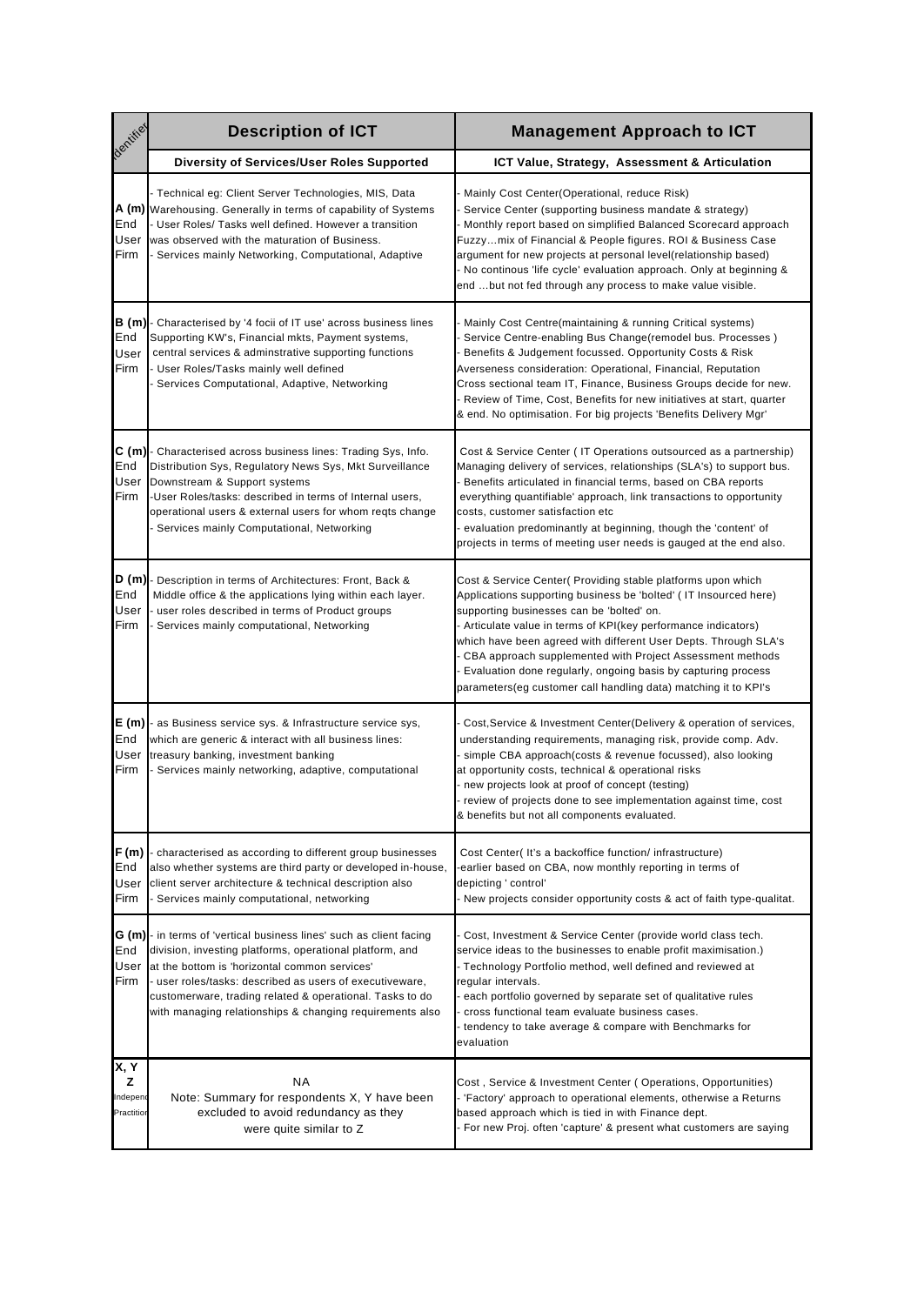## **References**

- Ansoff, I. H. (1994): A contingent paradigm for success of complex organisations. Milestones in Management. Schaffer Poeschel, Switzerland, vol. 5.
- Avital, M. & B. Vandenbosch (1999): The Relationship between Psychological Ownership and IT-Driven Value. Case Western Reserve University.
- Benjamin, R. I., J. F. Rockart, M. S. Morton, & J. Wyman (1984): 'Information Technology: A Strategic Opportunity. Sloan Mngt Review, vol. 25, no. 3. C:\Documents and Settings\default\Desktop\Madanetalecis.doc
- Broadbent, M., P. Weill, & B. S. Neo (1999): Strategic context and patterns of IT infrastructure capability. Journal of Strategic Information Systems, Elsevier, vol. 8, no. 2, pp. 157-187.
- Brynjolfsson, E. & L. Hitt (1993): Paradox Lost? Firm-Level evidence on the returns to Information Systems spending. Center for Coordination Science Working Paper, MIT Boston.
- Castells, M. (2000b): The Rise of the Network Society. Blackwell, Oxford.
- Ciborra, C. U. (2002): The Labyrinths of Information: Challenging the Wisdom of Systems. Oxford University Press. 0-19-924152-X.
- Cyert, R. M. (1988): The Economic Theory of Organization and the Firm. NY: New York University Press.
- Dahlbom, B. (1996): The New Informatics. Scandinavian Journal of Information Systems, vol. 8, no. 2, pp. 29-47.
- Dahlbom, B. (2000): Networking: From Infrastructures to Networking. In Planet Internet, ed. C. Sørensen, K. Braa, and B. DahlbomStudentliteratur, Lund, Sweeden.
- Denning, P. & R. Dunham (2001): The Profession of IT: The Core of the Third-Wave Professional. Communications of the ACM, vol. 44, no. 11, pp. 21-25.
- Drucker, P. (1993): Post Capitalist Society. Butterworth Heinemann, Oxford.
- DTI (2002): UK's Financial Sector, http://www.tradepartners.gov.uk/financial/profile/index/overview.shtml.
- Feeny, D. & B. Ives (1997): IT as a Basis for Sustainable Competitive Advantage. In Managing IT as a Strategic Resource, ed. L. Willcocks, D. Feeny, and G. IsleiMcGraw-Hill, Maidenhead.
- Galliers, R. D. & S. Newell (2002): Rethinking Information Systems Strategy: Towards an Inclusive Strategic Framework for Business Information Systems Management. In Images of Strategy, ed. D. C. Wilson and S. C. eds. London: Sage.
- Goldratt, E. M. (1992): The Goal: A Process of Ongoing Improvement. 2nd Revised Edition. Great Barrington, MA: NorthRiver Press Publishing Corporation.
- Hanseth, O. (2000): Infrastructures: From systems to infrastructures. In Planet Internet, ed. K. Braa, C. Sørensen, and B. Dahlbom. Lund, Sweden: Studentliteratur, pp. 217-238.
- Hidding, G. J. (2001): Sustaining strategic IT advantage in the information age: how strategy paradigms differ by speed. The Journal of Strategic Information Systems, vol. 10, no. 3, pp. 201-222.